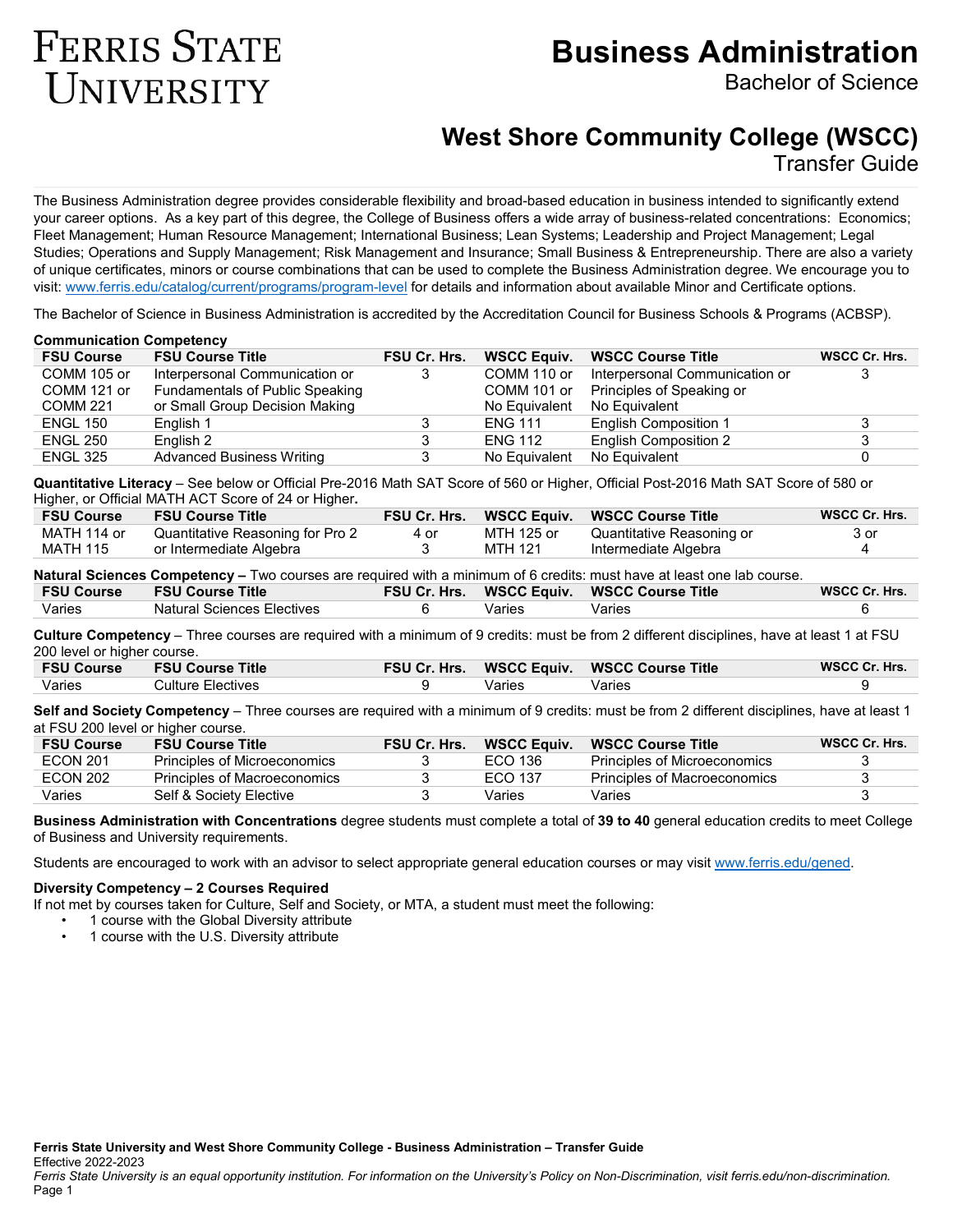#### **College Requirements** – 81 Credits Required

|                      | <b>Business Core Requirements</b> - 30 Credits Required |                |                    |                                      |                      |
|----------------------|---------------------------------------------------------|----------------|--------------------|--------------------------------------|----------------------|
| <b>FSU Course</b>    | <b>FSU Course Title</b>                                 | FSU Cr. Hrs.   | <b>WSCC Equiv.</b> | <b>WSCC Course Title</b>             | <b>WSCC Cr. Hrs.</b> |
| ACCT <sub>201</sub>  | Principles of Financial Accounting                      | 3              | <b>ACC 121</b>     | Principles of Accounting 1           | 4                    |
| ACCT <sub>202</sub>  | Principles of Managerial Acct.                          | 3              | <b>ACC 122</b>     | Principles of Accounting 2           | 4                    |
| STQM 260             | Introduction to Statistics                              | 3              | <b>MTH 123</b>     | Introduction to Statistics           | $\overline{3}$       |
| <b>MGMT 301</b>      | <b>Applied Management</b>                               | 3              | <b>MGT 201</b>     | Principles of Management             | 3                    |
| <b>BLAW 321</b>      | <b>Contracts &amp; Sales</b>                            | 3              | No Equivalent      | No Equivalent                        | 0                    |
| <b>MKTG 321</b>      | Principles of Marketing                                 | 3              | <b>MKT 241</b>     | <b>Principles of Marketing</b>       | 3                    |
| <b>MGMT 370</b>      | <b>Quality-Operations Management</b>                    | 3              | No Equivalent      | No Equivalent                        | 0                    |
| <b>FINC 322</b>      | <b>Financial Management 1</b>                           | 3              | No Equivalent      | No Equivalent                        | 0                    |
| <b>ISYS 321</b>      | <b>Business Information Systems</b>                     | 3              | No Equivalent      | No Equivalent                        | 0                    |
| <b>BUSN 499</b>      | <b>Integrating Experience</b>                           | 3              | No Equivalent      | No Equivalent                        | 0                    |
|                      | Major Courses - 33 Credits Required                     |                |                    |                                      |                      |
| <b>FSU Course</b>    | <b>FSU Course Title</b>                                 | FSU Cr. Hrs.   | <b>WSCC Equiv.</b> | <b>WSCC Course Title</b>             | CC Cr. Hrs.          |
| <b>ISYS 105</b>      | Introduction Microcomputer                              | 3              | <b>BIS 160 or</b>  | Desktop Applications or              | 3                    |
|                      | Systems & Software                                      |                | <b>BIS 165</b>     | <b>Advanced Desktop Applications</b> |                      |
| <b>RMIN 200 or</b>   | Foundations Risk Management.                            | 3              | Varies             | Varies                               | 3                    |
| PROJ 320 or          | and Insurance or Project                                |                |                    |                                      |                      |
| <b>ACCT Elective</b> | Management Fundamentals or                              |                |                    |                                      |                      |
| or FINC              | <b>Accounting Elective or Finance</b>                   |                |                    |                                      |                      |
| Elective or          | Elective or Statistics Elective                         |                |                    |                                      |                      |
| <b>STAT Elective</b> |                                                         |                |                    |                                      |                      |
| <b>MGMT 302</b>      | Team Dynamics & Org. Behavior                           | 3              | <b>MGT 202</b>     | Personnel Management                 | 3                    |
| <b>MGMT 305</b>      | Managerial Leadership                                   | 3              | No Equivalent      | No Equivalent                        | $\mathbf 0$          |
| INTB 310 or          | International Business Systems or                       | $\overline{3}$ | No Equivalent      | No Equivalent                        | 0                    |
| <b>INTB 335</b>      | <b>Cross-Cultural Business</b>                          |                |                    |                                      |                      |
| <b>MGMT 350</b>      | Mgmt. Metrics & Decision Making                         | 3              | No Equivalent      | No Equivalent                        | 0                    |
| <b>MGMT 373</b>      | Human Resource Mgmt.                                    | 3              | No Equivalent      | No Equivalent                        | $\mathbf 0$          |
| <b>MGMT 447</b>      | <b>Business Ethics &amp; Social</b>                     | 3              | No Equivalent      | No Equivalent                        | $\mathbf 0$          |
|                      | Responsibility                                          |                |                    |                                      |                      |
| MGMT 488 or          | Adv. Mgmt. Cases & Problems or                          | 3              | No Equivalent      | No Equivalent                        | $\mathbf 0$          |
| <b>MGMT 489</b>      | Case Development & Research                             |                |                    |                                      |                      |
| <b>MGMT 491</b>      | Management Internship                                   | 3              | No Equivalent      | No Equivalent                        | 0                    |
| Varies               | <b>Directed Elective</b>                                | 3              | Varies             | Varies                               | 3                    |

#### **Minor, Certificate, or Concentration – 18 Credits Required (Advisor Approval)**

A total of 18 credits is required with a maximum of 6 to 7 credits overlapping courses with degree that must be substituted with directed electives to meet the minimum 120 credits required. Two courses must be at the 300 level or higher. These courses are not used to calculate the major 2.00 GPA requirement. Choose one of the following:

- 1. An advisor approved minor
- 2. An advisor approved certificate
- 3. The BUAD Specialized Concentration

Visit: [www.ferris.edu/catalog/current/programs/program-level](http://www.ferris.edu/catalog/current/programs/program-level) for details and information about available Minor and Certificate options.

## **Total Credits Required for Degree 120 – 122**

**No more than 90 credits may be transferred from the community college to Ferris State University.**

Program Delivery Locations and Contact Information**: Main Campus, Big Rapids College of Business** (231) 591-2427 [| mgmt@ferris.edu](mailto:mgmt@ferris.edu) | [www.ferris.edu/cob](http://www.ferris.edu/cob) **Ferris Statewide - Online** (231) 591-2340 [| online@ferris.edu](mailto:online@ferris.edu) [| www.ferris.edu/online](http://www.ferris.edu/online) | [Financial Aid Consortium Eligible](https://www.ferris.edu/admissions/financialaid/consortiumarrangements.htm) **Ferris Statewide – Scottville\*** (231) 995-1734 [| ferrisnorth@ferris.edu](mailto:ferrisnorth@ferris.edu) | [www.ferris.edu/statewide](http://www.ferris.edu/statewide) | [Financial Aid Consortium Eligible](https://www.ferris.edu/admissions/financialaid/consortiumarrangements.htm) \* Scottville students take their Ferris classes at the Traverse City location

*Select courses may be delivered online and/or in a mixed delivery format (i.e. a mix of online and face-to-face instruction at the Ferris Main Campus or at an off-campus location).*